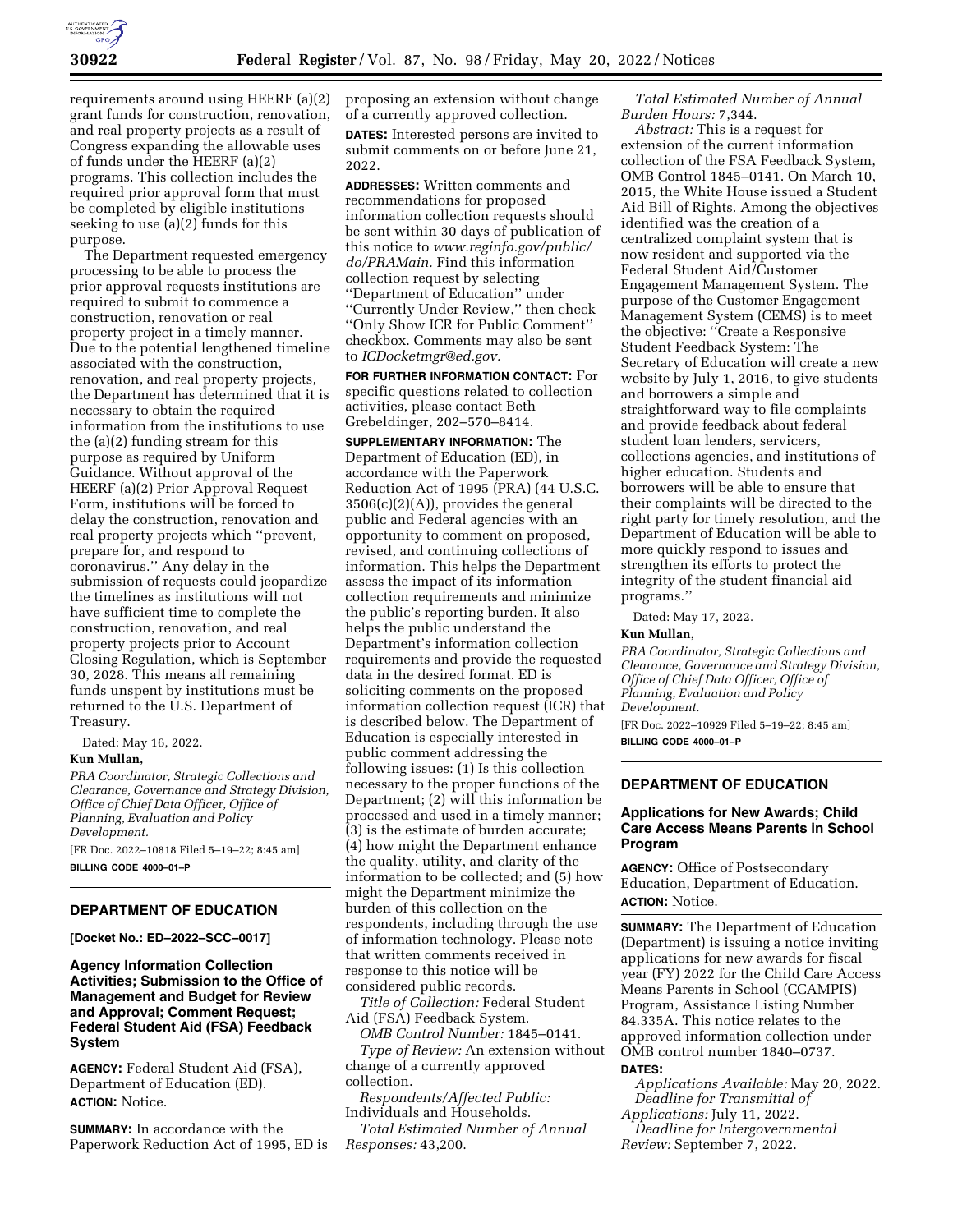**ADDRESSES:** For the addresses for obtaining and submitting an application, please refer to our Common Instructions for Applicants to Department of Education Discretionary Grant Programs, published in the **Federal Register** December 27, 2021 (86 FR 73264) and available at *[www.federalregister.gov/d/2021-27979.](http://www.federalregister.gov/d/2021-27979)*  Please note that these Common Instructions supersede the version published on February 13, 2019, and, in part, describe the transition from the requirement to register in *SAM.gov* a Data Universal Numbering System (DUNS) number to the implementation of the Unique Entity Identifier (UEI). More information on the phaseout of DUNS numbers is available at *[https://](https://www2.ed.gov/about/offices/list/ofo/docs/unique-entity-identifier-transition-fact-sheet.pdf) [www2.ed.gov/about/offices/list/ofo/](https://www2.ed.gov/about/offices/list/ofo/docs/unique-entity-identifier-transition-fact-sheet.pdf) [docs/unique-entity-identifier-transition](https://www2.ed.gov/about/offices/list/ofo/docs/unique-entity-identifier-transition-fact-sheet.pdf)[fact-sheet.pdf.](https://www2.ed.gov/about/offices/list/ofo/docs/unique-entity-identifier-transition-fact-sheet.pdf)* 

## **FOR FURTHER INFORMATION CONTACT:**

Harold L. Wells, II, U.S. Department of Education, 400 Maryland Avenue SW, Room 2C240, Washington, DC 20202– 4260. Telephone: (202) 453–6131. Email: *[Harold.Wells@ed.gov.](mailto:Harold.Wells@ed.gov)* 

If you are deaf, hard of hearing, or have a speech disability and wish to access telecommunications relay services, please dial 7–1–1.

# **SUPPLEMENTARY INFORMATION:**

## **Full Text of Announcement**

#### **I. Funding Opportunity Description**

*Purpose of Program:* The CCAMPIS Program supports the participation of low-income parents in postsecondary education by providing campus-based child care services.

*Priorities:* This notice contains two absolute priorities, one competitive preference priority, and three invitational priorities. In accordance with 34 CFR 75.105(b)(2)(iv), the absolute priorities are from section 419N(d) of the Higher Education Act of 1965, as amended (HEA), 20 U.S.C. 1070e(d). The competitive preference priority is from the Secretary's Supplemental Priorities and Definitions for Discretionary Grants Programs, published in the **Federal Register** on December 10, 2021 (86 FR 70612) (Supplemental Priorities).

**Note:** Applicants must include in the one-page abstract submitted with the application a statement indicating whether the competitive preference priority is addressed. If the applicant has addressed the competitive preference priority, this information must also be listed on the CCAMPIS Program Profile form.

*Absolute Priorities:* For FY 2022, and any subsequent year in which we make awards from the list of unfunded

applications from this competition, these priorities are absolute priorities. Under 34 CFR  $75.105(c)(3)$ , we consider only applications that meet both priorities.

These priorities are:

*Absolute Priority 1:* Projects that are designed to leverage significant local or institutional resources, including inkind contributions, to support the activities assisted under section 419N of the HEA.

*Absolute Priority 2:* Projects that are designed to utilize a sliding fee scale for child care services provided under section 419N of the HEA in order to support a high number of low-income parents pursuing postsecondary education at the institution.

*Competitive Preference Priority:* For FY 2022 and any subsequent year in which we make awards from the list of unfunded applicants from this competition, this priority is a competitive preference priority. Under 34 CFR 75.105(c)(2)(i), we award up to an additional 5 points to an application, depending on how well the application meets this priority.

The priority is:

*Strengthening Cross-Agency Coordination and Community Engagement to Advance Systemic Change* (up to 5 points).

Projects that are designed to take a systemic evidence-based approach to improving outcomes for underserved students in coordinating efforts with Federal, State, or local agencies, or community-based organizations, that support students, to address child care.

*Background:* The Department encourages applicants to coordinate with agencies and organizations to leverage funding available through Federal, State, or local government, or community-based organizations, to support student parents in meeting early learning needs. For example, the American Rescue Plan provided an additional \$15 billion for the Child Care and Development Block Grant Program (CCDBG) and an additional \$24 billion for Child Care Stabilization Grants administered by the United States Department of Health and Human Services (HHS). CCDBG provides child care assistance for low-income families, and the Child Care Stabilization Grants can be used to provide relief from copayments and tuition payments to families enrolled in the provider's program, prioritizing families struggling to make such payments. In addition, the Child and Adult Care Food Program administered by the United States Department of Agriculture (USDA) provides meal reimbursements for eligible child care centers. Applicants

could also propose to establish partnerships with other publicly-funded child care centers to help student parents on waiting lists access other child care centers with available space.

*Invitational Priorities:* For FY 2022, and any subsequent year in which we make awards from the list of unfunded applications from this competition, these priorities are invitational priorities. Under 34 CFR 75.105(c)(1) we do not give an application that meets these invitational priorities a competitive or absolute preference over other applications.

The priorities are:

*Invitational Priority 1: Supporting Students Who Are Single Parents.* 

Projects that propose to serve children of student-parents who are single parents. An applicant should describe in its application how it will use institutional funds, in addition to child care assistance provided by CCAMPIS funds, to provide resources that will enhance the educational, personal, and financial growth of students who are single parents.

*Background:* According to the Institute for Women's Policy Research (IWPR), there are nearly 2.1 million single mothers in college today, many of whom are women of color.<sup>1</sup> These mothers face nearly insurmountable odds against finishing their degrees, even as many of them are pursuing higher education in order to lift their families out of poverty. Only 8 percent of single mothers who start college earn an associate or bachelor's degree within 6 years, compared with about half of women who are not mothers.

The IWPR research also finds that supports such as free child care, financial assistance, and social skills training would allow more student parents to graduate. According to the IWPR, offering free child care to a single mother pursuing a bachelor's degree improves success rates for community college students. Free child care may allow many student parents to finish school more quickly, meaning they would require fewer years of support and likely spend more years earning higher wages. One recent study shows that students who utilize a campus child care center had more than triple

<sup>1</sup> Institute for Women's Policy Research (IWPR) analysis of data from the U.S. Department of Education (September 2017), National Center for Education Statistics. National Postsecondary Student Aid Study and the Integrated Postsecondary Aid Survey (IPEDS). Retrieved from *https://iwpr.org/iwpr-issues/student-parentsuccess-initiative/single-mothers-in-college[growing-enrollment-financial-challenges-and-the](https://iwpr.org/iwpr-issues/student-parent-success-initiative/single-mothers-in-college-growing-enrollment-financial-challenges-and-the-benefits-of-attainment/)[benefits-of-attainment/.](https://iwpr.org/iwpr-issues/student-parent-success-initiative/single-mothers-in-college-growing-enrollment-financial-challenges-and-the-benefits-of-attainment/)*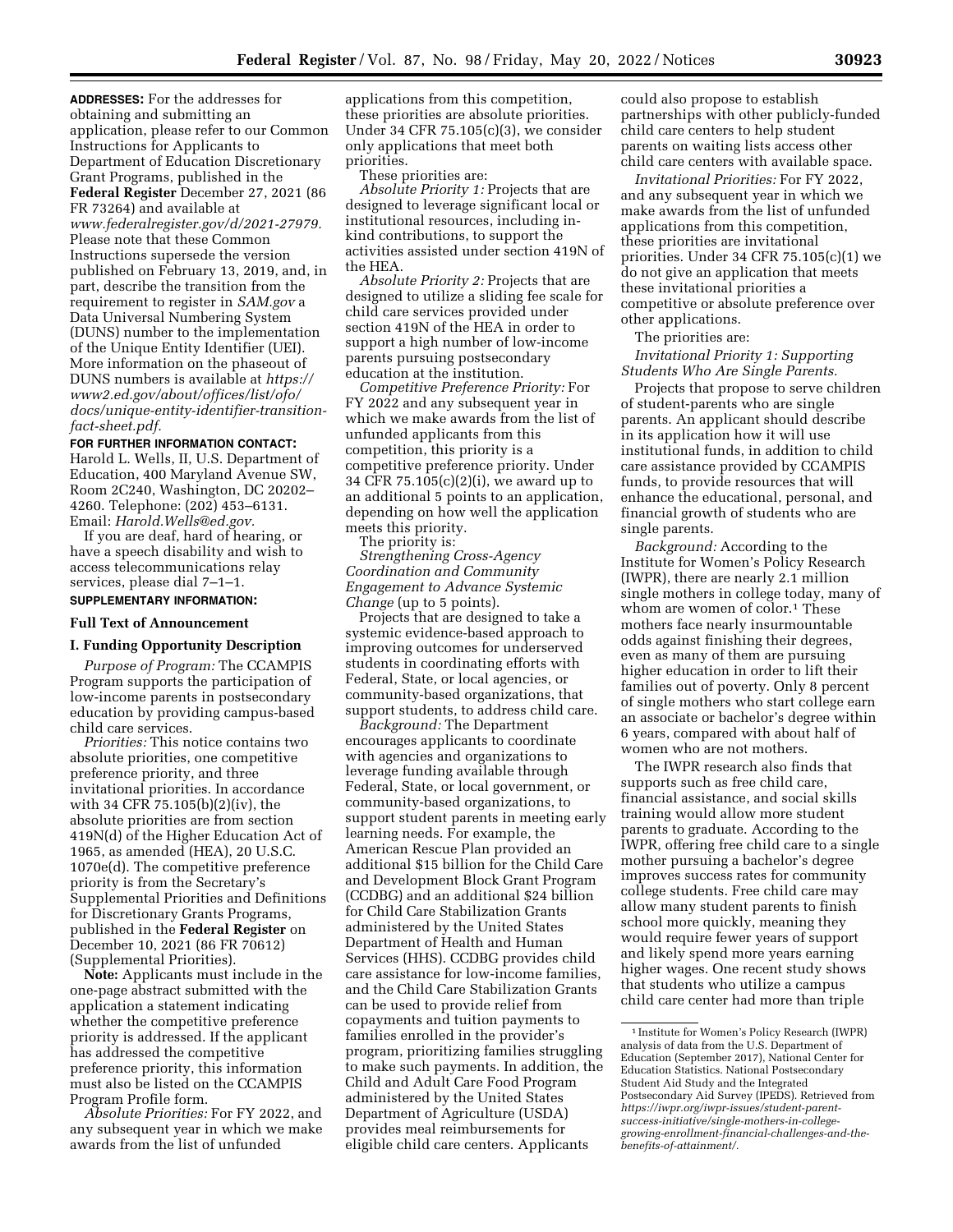the rate of on-time completion as parents who did not use a center.2

*Invitational Priority 2: Increasing campus-based child care for infants and toddlers.* 

Projects that increase the number of campus-based child care openings for infants and toddlers.

*Background:* Rising child care costs and reduced capacity of the Early Childhood Education sector to provide child care due, in part, to workforce shortages, are causing families to choose between school and work. In a recent interview conducted by National Public Radio (NPR), parents reported that their rent and child care costs are equal.3

Safe child care for young children is inherently expensive because, among other reasons, one caregiver should not care for three or four infants at a time.4 Moreover, the U.S. spends less public money on early childhood education and care than most other wealthy nations, according to the Organization for Economic Co-operation and Development.<sup>5</sup>

During the coronavirus pandemic, many existing child care centers shut down completely or reduced their enrollment numbers for safety reasons. As the economy has opened back up, child care centers, like many businesses, are struggling to find workers, particularly because child care centers cannot typically afford the same employee incentives as bigger businesses, such as hiring bonuses. According to a new poll<sup>6</sup> conducted by National Public Radio, the Robert Wood Johnson Foundation, and the Harvard T.H. Chan School of Public Health, 34 percent of families with young children faced serious problems finding child care in recent months when adults were required to work or go to school. In a survey of 7,500 early childhood educators conducted by the National Association for the Education of Young Children (NAEYC), four of five

5PF3.1: ''Public spending on child care and early education.'' OECD Family Database (2020). *[https://](https://www.oecd.org/els/soc/PF3_1_Public_spending_on_childcare_and_early_education.pdf#:%E2%88%BC:text=On%20a%20per%20child%20basis%2C%20total%20public%20spending,than%20USD%20PPP%202000%20per%20child%20aged%200-5)  www.oecd.org/els/soc/PF3*\_*1*\_*Public*\_*spending*\_*on*\_ *childcare*\_*and*\_*early*\_*education.pdf#:*∼*:text=On %20a%20per%20child%20basis%2C%20total [%20public%20spending,than%20USD%20PPP](https://www.oecd.org/els/soc/PF3_1_Public_spending_on_childcare_and_early_education.pdf#:%E2%88%BC:text=On%20a%20per%20child%20basis%2C%20total%20public%20spending,than%20USD%20PPP%202000%20per%20child%20aged%200-5) %202000%20per%20child%20aged%200-5.* 

<sup>6</sup> National Public Radio. "Experiences of U.S. Households with Children During the DELTA Variant Outbreak.'' (Oct. 2021). *[https://media.](https://media.npr.org/assets/img/2021/10/19/households-children-virus-poll.pdf) [npr.org/assets/img/2021/10/19/households](https://media.npr.org/assets/img/2021/10/19/households-children-virus-poll.pdf)[children-virus-poll.pdf.](https://media.npr.org/assets/img/2021/10/19/households-children-virus-poll.pdf)* 

respondents reported having staff shortages, with 15% of respondents reporting a ''major shortage.'' The survey further revealed that, on average, the Centers surveyed were operating at 71% of their licensed capacity. According to the survey results, the primary barrier to recruitment and retention of early childhood educators is the low wages offered in the field.7

While some parents may rather work in the office and attend classes in person, they may feel compelled to work from home and take online classes so they can also provide care to their children. The journey to degree completion can become longer as parents reduce their course load in order to be able to properly care for their children. This in turn impedes their potential to increase their income because of the extended time to degree completion. Through this priority, the Department encourages applicants to propose strategies to increase the number of child care openings on campus, particularly for infants and toddlers, including through strategies to address workforce shortages.

*Invitational Priority 3: Providing Wrap-Around Services for Low-Income Parents in Postsecondary Education.* 

Projects that propose to develop highimpact community engagement strategies and partner with community organizations in order to leverage institutional and community resources to provide wrap-around services that address the comprehensive needs of low-income parents in postsecondary education, such as public benefits and additional financial aid to cover textbook costs, transportation costs, mental health services, faculty mentoring, tutoring, peer support groups, and emergency grants.

*Background:* Poverty reduces a student's opportunity to enter, persist, and complete higher education. Students from low-income backgrounds are more likely to delay enrollment, enroll in college part-time, or drop out.<sup>8</sup> The Coronavirus crisis has caused many students to delay enrollment in college,<sup>9</sup> and colleges and universities struggle to address the financial needs of enrolled students. Financial aid supports such as Pell Grants provide important resources

for under-resourced students to access college, but additional supports are needed to ensure students persist and complete their education. Studies in New York and Ohio, for example, show that comprehensive supports such as leadership opportunities, career development, and removal of key financial barriers designed to help community college students stay enrolled and graduate have doubled 3 year graduation rates for those students.10

*Application Requirements:* For FY 2022, and any subsequent year in which we make awards from the list of unfunded applications from this competition, applicants must meet the following application requirements from section  $\overline{419N(c)}$  of the HEA:

(a) An institution of higher education desiring a grant under this competition must submit an application that—

(1) Demonstrates that the institution is an eligible institution, as defined in section 419N(b)(4) of the HEA;

(2) Specifies the amount of funds requested;

(3) Demonstrates the need of lowincome students (as defined in this notice) at the institution for campusbased child care services by including in the application—

(i) Information regarding student demographics;

(ii) An assessment of child care capacity on or near campus;

(iii) Information regarding the existence of waiting lists for existing child care;

(iv) Information regarding additional needs created by concentrations of poverty or by geographic isolation; and

(v) Other relevant data;

(4) Contains a description of the activities to be assisted, including whether the grant funds will support an existing child care program or a new child care program;

(5) Identifies the resources, including technical expertise and financial support, the institution will draw upon to support the child care program and the participation of low-income students in the program, such as accessing social services funding, using student activity fees to help pay the costs of child care, using resources obtained by meeting the needs of parents who are not low-income students, and accessing foundation, corporate, or other institutional support, and demonstrate that the use of the

<sup>2</sup>Stewart, P. ''Campus Child Care Critical in Raising Single Mothers' Graduation Rates.'' Diverse Issues in Higher Education (June 6, 2018). *[https://](https://diverseeducation.com/article/117704/) [diverseeducation.com/article/117704/.](https://diverseeducation.com/article/117704/)* 

<sup>3</sup>National Public Radio. Experiences of U.S. Households with Children During the DELTA Variant Outbreak. (2021). households-childrenvirus-poll.pdf (*npr.org*)*.* 

<sup>4</sup>See *[https://childcare.gov/consumer-education/](https://childcare.gov/consumer-education/ratios-and-group-sizes)  [ratios-and-group-sizes.](https://childcare.gov/consumer-education/ratios-and-group-sizes)* 

<sup>7</sup>*[https://www.naeyc.org/about-us/news/press](https://www.naeyc.org/about-us/news/press-releases/survey-childcare-centers-understaffed#:%E2%88%BC:%20text=Among%20the%20survey%E2%80%99s%20key%20findings,15%20fewer%20workers%20than%20needed)[releases/survey-childcare-centers-understaffed#:](https://www.naeyc.org/about-us/news/press-releases/survey-childcare-centers-understaffed#:%E2%88%BC:%20text=Among%20the%20survey%E2%80%99s%20key%20findings,15%20fewer%20workers%20than%20needed)*∼*: text=Among%20the%20survey's%20 key%20findings,15%20fewer%20workers%20 [than%20needed.](https://www.naeyc.org/about-us/news/press-releases/survey-childcare-centers-understaffed#:%E2%88%BC:%20text=Among%20the%20survey%E2%80%99s%20key%20findings,15%20fewer%20workers%20than%20needed)* 

<sup>8</sup> ''Low-income students are dropping out of college this fall in alarming numbers,'' *The Washington Post (Sept. 16, 2020), [https://](https://www.washingtonpost.com/business/2020/09/16/college-enrollment-down/)  [www.washingtonpost.com/business/2020/09/16/](https://www.washingtonpost.com/business/2020/09/16/college-enrollment-down/) [college-enrollment-down/.](https://www.washingtonpost.com/business/2020/09/16/college-enrollment-down/)* 

<sup>9</sup>*[https://www.cnbc.com/2021/04/16/college](https://www.cnbc.com/2021/04/16/college-enrollment-sank-due-to-the-covid-pandemic.html)[enrollment-sank-due-to-the-covid-pandemic.html.](https://www.cnbc.com/2021/04/16/college-enrollment-sank-due-to-the-covid-pandemic.html)* 

<sup>10</sup>Manpower Demonstration Research Corporation, ''CUNY ASAP Doubles Graduation Rates in New York and Ohio.'' (Feb. 2021). Retrieved February 23, 2021. *[https://www.mdrc.org/](https://www.mdrc.org/publication/cuny-asap-doubles-graduation-rates-new-york-city-and-ohio)  [publication/cuny-asap-doubles-graduation-rates](https://www.mdrc.org/publication/cuny-asap-doubles-graduation-rates-new-york-city-and-ohio)[new-york-city-and-ohio.](https://www.mdrc.org/publication/cuny-asap-doubles-graduation-rates-new-york-city-and-ohio)*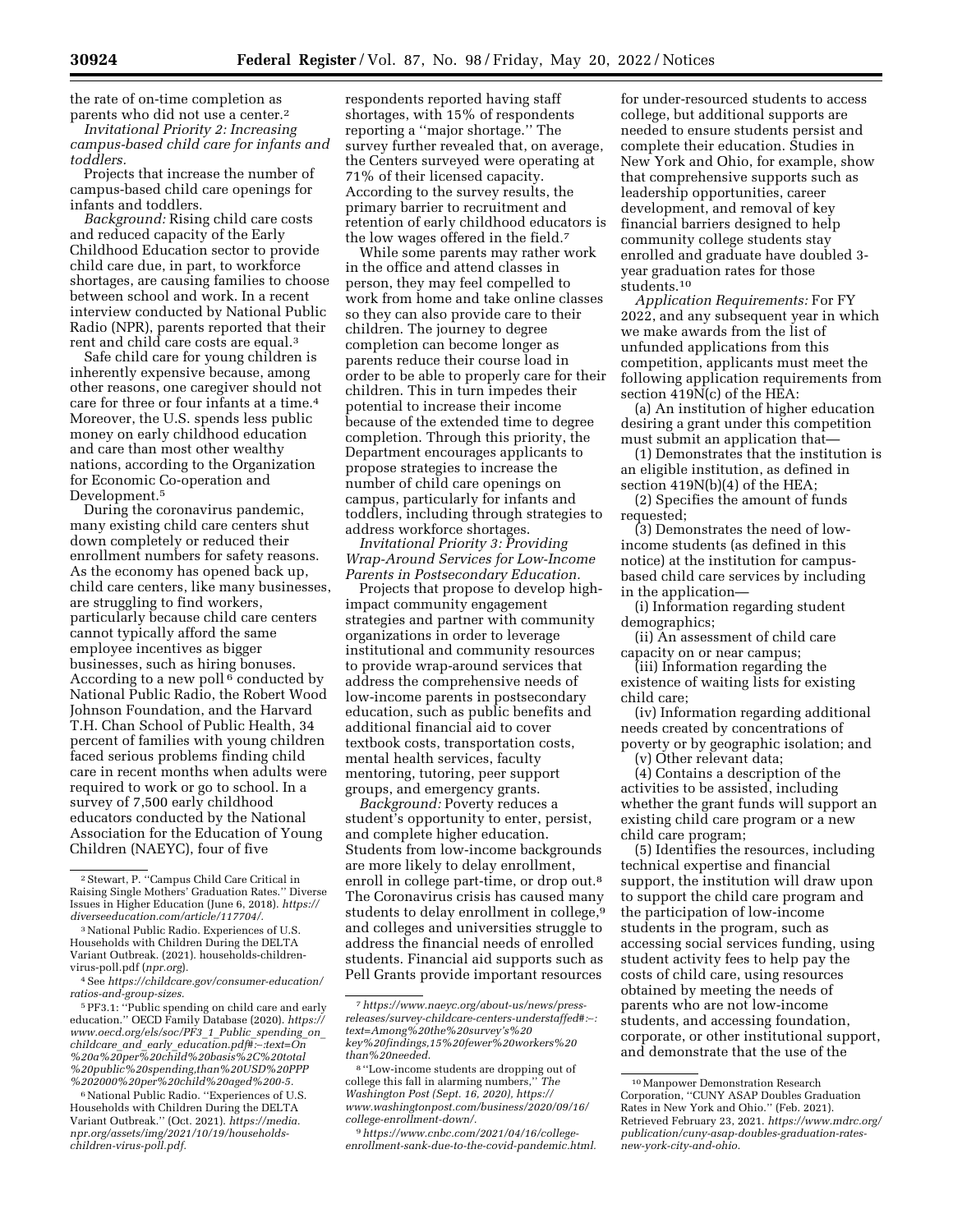resources will not result in increases in student tuition;

(6) Contains an assurance that the institution will meet the child care needs of low-income students through the provision of services or through a contract for the provision of services;

(7) Describes the extent to which the child care program will coordinate with the institution's early childhood education curriculum, to the extent the curriculum is available, to meet the needs of the students in the early childhood education program at the institution and the needs of the parents and children participating in the child care program assisted under the applicant's project;

(8) In the case of an institution seeking assistance for a new child care program—

(i) Provides a timeline, covering the period from receipt of the grant through the provision of the child care services, delineating the specific steps the institution will take to achieve the goal of providing low-income students with child care services;

(ii) Specifies any measures the institution will take to assist lowincome students with child care during the period before the institution provides child care services; and

(iii) Includes a plan for identifying resources needed for the child care services, including space in which to provide child care services, and technical assistance, if necessary;

(9) Contains an assurance that any child care facility assisted under this section will meet the applicable State or local government licensing, certification, approval, or registration requirements; and

(10) Contains a plan for any child care facility assisted under this program to become accredited within 3 years of the date the institution first receives assistance under this program.

*Definitions:* The definition of ''early childhood education program'' and ''low-income student'' are from sections 103 (20 U.S.C. 1003) and 419N of the HEA, respectively.

*Early childhood education program*  means—

(1) A Head Start program or an Early Head Start program carried out under the Head Start Act (42 U.S.C. 9831 *et seq.*), including a migrant or seasonal Head Start program, an Indian Head Start program, or a Head Start program or an Early Head Start program that also receives State funding;

(2) A State licensed or regulated child care program; or

(3) A program that—

(i) Serves children from birth through age 6 that addresses the children's

cognitive (including language, early literacy, and early mathematics), social, emotional, and physical development; and

(ii) Is—

(I) A State prekindergarten program; (II) A program authorized under section 619 (20 U.S.C. 1419) or part C of the Individuals with Disabilities Education Act (20 U.S.C. 1431 *et seq.*); or

(III) A program operated by a local educational agency.

*Low-income student* means a student—

(1) Who is eligible to receive a Federal Pell Grant for the award year for which the determination is made; or

(2) Who would otherwise be eligible to receive a Federal Pell Grant for the award year for which the determination is made, except that the student fails to meet the requirements of—

(i) 20 U.S.C. 1070a(c)(1) because the student is enrolled in a graduate or first professional course of study; or

(ii) 20 U.S.C. 1091(a)(5) because the student is in the United States for a temporary purpose.

*Program Authority:* 20 U.S.C. 1070e and Consolidated Appropriations Act, 2022 (Pub. L. 117–103).

**Note:** Projects will be awarded and must be operated in a manner consistent with the nondiscrimination requirements contained Federal civil rights laws.

*Applicable Regulations:* (a) The Education Department General Administrative Regulations in 34 CFR parts 75, 77, 79, 82, 84, 86, 97, 98, and 99. (b) The Office of Management and Budget Guidelines to Agencies on Governmentwide Debarment and Suspension (Nonprocurement) in 2 CFR part 180, as adopted and amended as regulations of the Department in 2 CFR part 3485. (c) The Uniform Administrative Requirements, Cost Principles, and Audit Requirements for Federal Awards in 2 CFR part 200, as adopted and amended as regulations of the Department in 2 CFR part 3474. (d) The Supplemental Priorities.

**Note:** Because there are no programspecific regulations for the CCAMPIS Program, applicants are encouraged to carefully read the authorizing statute: Title IV, part A, subpart 7, section 419N of the HEA (20 U.S.C. 1070e).

# **II. Award Information**

*Type of Award:* Discretionary grants. *Estimated Available Funds:*  \$38,500,000.

Contingent upon the availability of funds and the quality of applications, we may make additional awards in subsequent years from the list of

unfunded applications from this competition.

*Estimated Range of Awards:* \$90,000 to \$1,000,000.

*Estimated Average Size of Awards:*  \$465,000.

*Minimum Award:* The minimum annual amount an applicant may receive under this program is \$90,000.

*Maximum Award:* The maximum annual amount an applicant may receive under this program is 3 percent of the total amount of all Federal Pell Grant funds awarded to students enrolled at the institution for FY 2021. In the event an applicant's maximum award amount is lower than the minimum award of \$90,000, the grant will be awarded \$90,000 for a single budget period of 12 months. The Department encourages all applicants to consult the Department of HHS' Provider Cost of Quality Calculator while developing award requests. This tool can be found at *[https://childcareta.](https://childcareta.acf.hhs.gov/pcqc) [acf.hhs.gov/pcqc.](https://childcareta.acf.hhs.gov/pcqc)* 

*Estimated Number of Awards:* 83. **Note:** The Department is not bound by any estimates in this notice.

*Project Period:* Up to 48 months.

#### **III. Eligibility Information**

1. *Eligible Applicants:* Institutions of higher education that awarded a total of \$250,000 or more in Federal Pell Grant funds during FY 2021 to students enrolled at the institution.

2. a. *Cost Sharing or Matching:* This competition does not require cost sharing or matching.

b. *Indirect Cost Rate Information:* This program uses an unrestricted indirect cost rate. For more information regarding indirect costs, or to obtain a negotiated indirect cost rate, please see *[www2.ed.gov/about/offices/list/ocfo/](http://www2.ed.gov/about/offices/list/ocfo/intro.html)  [intro.html.](http://www2.ed.gov/about/offices/list/ocfo/intro.html)* 

c. *Administrative Cost Limitation:*  This program does not include any program-specific limitation on administrative expenses. All administrative expenses must be reasonable and necessary and conform to Cost Principles described in 2 CFR part 200 subpart E of the Uniform Guidance.

3. *Subgrantees:* A grantee under this competition may not award subgrants to entities to directly carry out project activities described in its application.

#### **IV. Application and Submission Information**

1. *Application Submission Instructions:* Applicants are required to follow the Common Instructions for Applicants to Department of Education Discretionary Grants Programs, published in the **Federal Register** on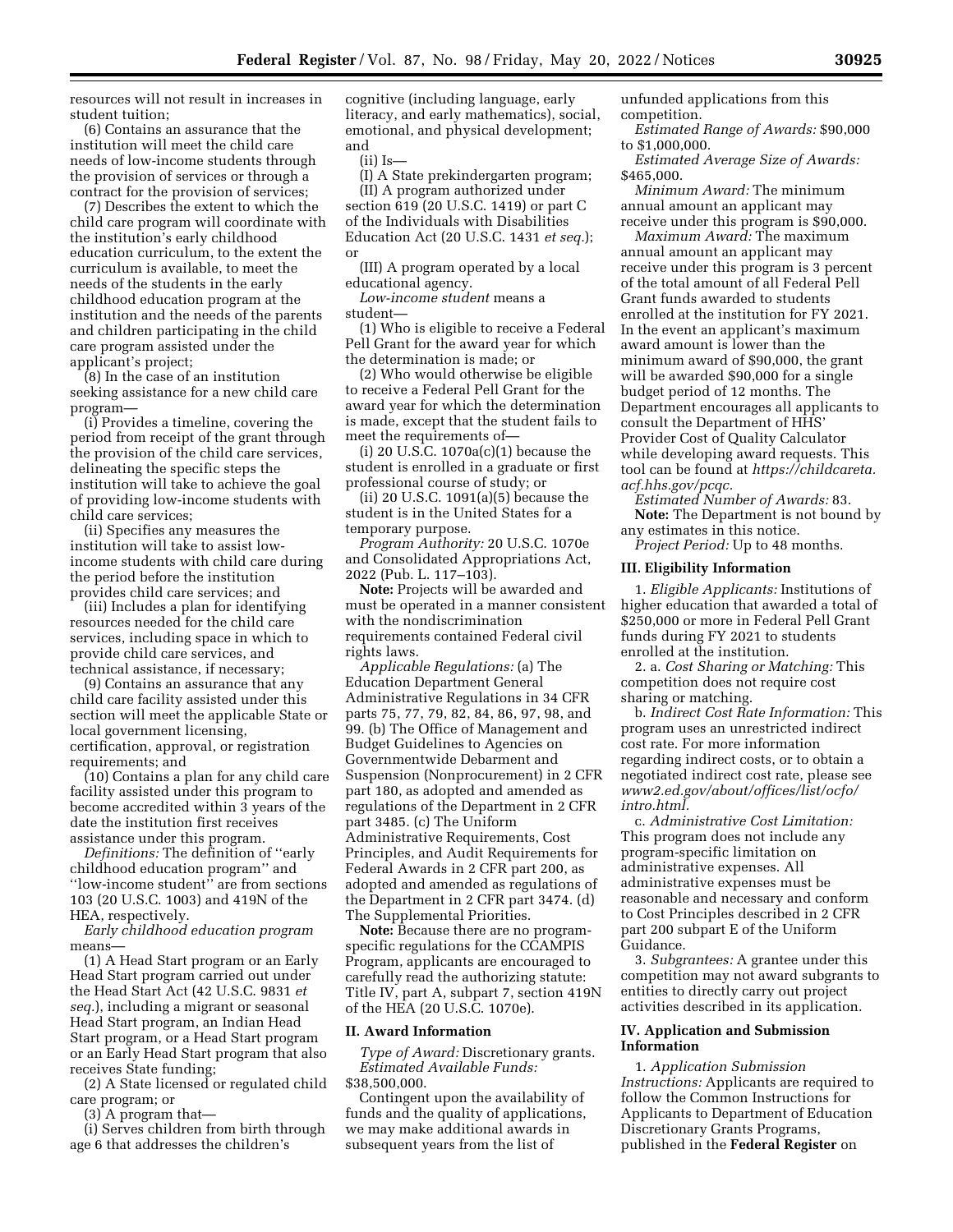December 27, 2021 (86 FR 73264) and available at *[www.federalregister.gov/d/](http://www.federalregister.gov/d/2021-27979)  [2021–27979,](http://www.federalregister.gov/d/2021-27979)* which contain requirements and information on how to submit an application. Please note that these Common Instructions supersede the version published on February 13, 2019, and, in part, describe the transition from the requirement to register in *SAM.gov* a DUNS number to the implementation of the UEI. More information on the phase-out of DUNS numbers is available at *[https://](https://www2.ed.gov/about/offices/list/ofo/docs/unique-entity-identifier-transition-fact-sheet.pdf)*

*[www2.ed.gov/about/offices/list/ofo/](https://www2.ed.gov/about/offices/list/ofo/docs/unique-entity-identifier-transition-fact-sheet.pdf) [docs/unique-entity-identifier-transition](https://www2.ed.gov/about/offices/list/ofo/docs/unique-entity-identifier-transition-fact-sheet.pdf)[fact-sheet.pdf.](https://www2.ed.gov/about/offices/list/ofo/docs/unique-entity-identifier-transition-fact-sheet.pdf)* 

2. *Intergovernmental Review:* This program is subject to Executive Order 12372 and the regulations in 34 CFR part 79. Information about Intergovernmental Review of Federal Programs under Executive Order 12372 is in the application package for this program.

3. *Funding Restrictions:* Funding restrictions are outlined in section 419N(b)(2)(B) of the HEA and the Consolidated Appropriations Act, 2022 (Pub. L. 117–103). We reference regulations outlining funding restrictions in the *Applicable Regulations* section of this notice.

4. *Recommended Page Limit:* The application narrative is where you, the applicant, address the selection criteria that reviewers use to evaluate your application. We recommend that you (1) limit the application narrative, which includes the budget narrative, to no more than 50 pages and (2) use the following standards:

• A ''page'' is 8.5″ x 11″, on one side only, with 1″ margins.

• Double space all text in the application narrative, and single-space titles, headings, footnotes, quotations, references, and captions, as well as all text in charts, tables, figures, and graphs.

• Use a 12-point font.

• Use an easily readable font such as Times New Roman, Courier, Courier New, or Arial.

The recommended 50-page limit does not apply to the Application for Federal Assistance cover sheet (SF 424); the Budget Information Summary form (ED Form 524); the CCAMPIS Program Profile form and the one-page Project Abstract form; or the assurances and certifications. The recommended page limit also does not apply to a table of contents, which you should include in the application narrative. You must include your complete response to the selection criteria in the application narrative.

We recommend that any application addressing the competitive preference and invitational priorities include no more than three additional pages for each priority.

#### **V. Application Review Information**

1. *Selection Criteria:* The selection criteria for this competition are from section 419N of the HEA and 34 CFR 75.210 and are listed below.

We will award up to 100 points to an application under the selection criteria. The maximum number of points available for each criterion is indicated in parentheses.

(a) *Need for the project.* (up to 24 points)

The Secretary determines the need for the proposed project. In determining the need for the proposed project, the Secretary considers the extent to which the applicant demonstrates in its application the need for campus-based child care services for low-income students by including the following (see section  $419N(c)(3)$  of the HEA):

(i) Information regarding student demographics.

(ii) An assessment of child care capacity on or near campus, including information regarding the existence of waiting lists for existing child care.

(iii) Information regarding additional needs created by concentrations of poverty or by geographic isolation.

(iv) Other relevant data. (b) *Quality of project design and project services.* (up to 36 points)

The Secretary considers the quality of the design of the proposed project and the quality of services to be provided. In determining the quality of the design and the quality of services to be provided by the proposed project, the Secretary considers the following:

(i) The extent to which the applicant describes in its application the activities to be assisted, including whether the grant funds will support an existing child care program or a new child care program (see section 419N(c)(4) of the HEA).

(ii) The extent to which the services to be provided by the proposed project are focused on those with greatest needs (see 34 CFR 75.210(d)(3)(xi)).

**Note:** When describing how the project is focused on those with greatest needs, applicants are encouraged to include in their assessment the extent to which services are available during all hours that classes are in session, including evenings and weekends, to part-time students, and to students who need only emergency drop-in child care in the event that regularly scheduled child care is unexpectedly unavailable.

(iii) The likely impact of the services to be provided by the proposed project

on the intended recipients of those services (see 34 CFR 75.210(d)(3)(iv)).

(iv) The extent to which the application includes an assurance that the institution will meet the child care needs of low-income students through the provision of services, or through a contract for the provision of services (see section  $419N(c)(6)$  of the HEA).

(v) The extent to which the child care program will coordinate with the institution's early childhood education curriculum, to the extent the curriculum is available, to meet the needs of the students in the early childhood education program at the institution, and the needs of the parents and children participating in the child care program assisted under this section (see section 419N(c)(7) of the HEA).

(vi) The extent to which the proposed project encourages parental involvement (see 34 CFR 75.210(c)(2)(xix)).

(vii) The extent to which the proposed project represents an exceptional approach to the priority or priorities established for the competition (see 34 CFR 75.210(c)(2)(xv)).

(viii) If the applicant is seeking assistance for a new child care program (see section  $419N(c)(8)$  of the HEA)—

(1) The extent to which the applicant's timeline, covering the period from receipt of the grant through the provision of the child care services, delineates the specific steps the institution will take to achieve the goal of providing low-income students with child care services;

(2) The extent to which the applicant specifies any measures the institution will take to assist low-income students with child care during the period before the institution provides child care services; and

(3) The extent to which the application includes a plan for identifying resources needed for the child care services, including space in which to provide child care services and technical assistance if necessary.

**Note:** For applications that seek assistance to support existing programs, the maximum available points for this selection criterion will be divided equally among factors (i)–(vi), and, for applications that seek assistance to support new programs, among factors  $(i)$ – $(vii)$ .

(c) *Quality of management plan and project personnel.* (up to 21 points)

The Secretary considers the quality of the management plan and project personnel for the proposed project. In determining the quality of the management plan and project personnel for the proposed project, the Secretary considers the following: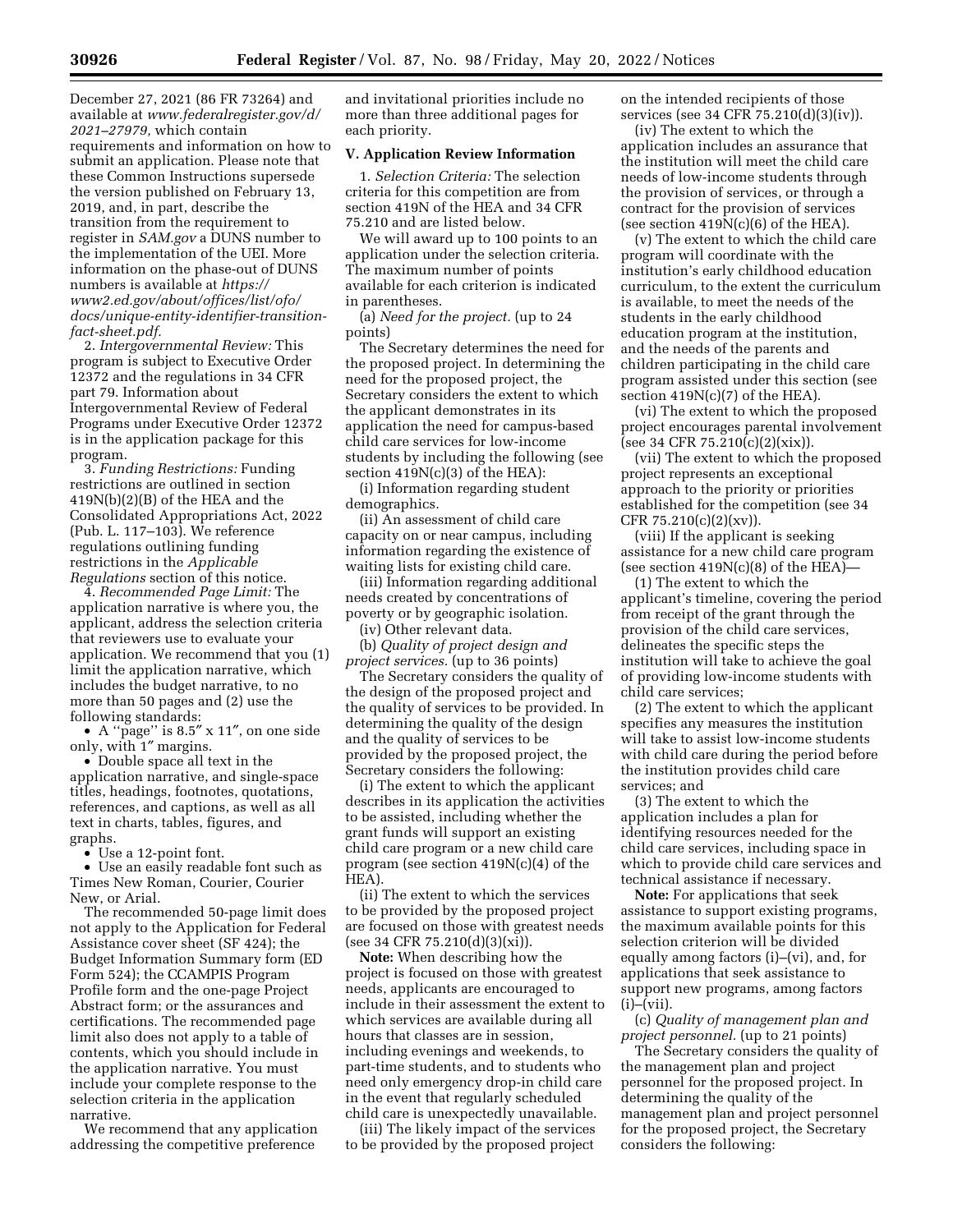(i) The extent to which the application identifies the resources, including technical expertise and financial support, the institution will draw upon to support the child care program and the participation of lowincome students in the program, such as accessing social services funding, using student activity fees to help pay the costs of child care, using resources obtained by meeting the needs of parents who are not low-income students, and accessing foundation, corporate or other institutional support, and demonstrates that the use of the resources will not result in increases in student tuition (see section 419N(c)(5) of the HEA).

(ii) The qualifications, including relevant training and experience, of key project personnel (see 34 CFR 75.210(e)(3)(ii)).

(iii) The adequacy of the management plan to achieve the objectives of the proposed project on time and within budget, including clearly defined responsibilities, timelines, and milestones for accomplishing project tasks (see 34 CFR 75.210(g)(2)(i)).

(d) *Quality of project evaluation.* (up to 12 points)

The Secretary considers the quality of the evaluation to be conducted of the project. In determining the quality of the project evaluation, the Secretary considers the following:

(i) The extent to which the methods of evaluation are thorough, feasible, and appropriate to the goals, objectives, and outcomes of the proposed project (see 34 CFR 75.210(h)(2)(i)).

(ii) The extent to which the methods of evaluation include the use of objective performance measures that are clearly related to the intended outcomes of the project and will produce quantitative and qualitative data to the extent possible (see 34 CFR 75.210(h)(2)(iv)).

(iii) The extent to which the methods of evaluation will provide performance feedback and permit periodic assessment of progress toward achieving intended outcomes (see 34 CFR 75.210(h)(2)(vi)).

(e) *Adequacy of resources.* (up to 7 points)

The Secretary considers the adequacy of resources for the proposed project. In determining the adequacy of resources for the proposed project, the Secretary considers the following:

(i) The extent to which the budget is adequate to support the proposed project (see 34 CFR 75.210(f)(2)(iii)).

(ii) The extent to which the costs are reasonable in relation to the number of persons to be served and to the

anticipated results and benefits (see 34 CFR 75.210(f)(2)(v)).

2. *Review and Selection Process:* We remind potential applicants that in reviewing applications in any discretionary grant competition the Secretary may consider, under 34 CFR 75.217(d)(3), the past performance of the applicant in carrying out a previous award, such as the applicant's use of funds, achievement of project objectives, and compliance with grant conditions. The Secretary may also consider whether the applicant failed to submit a timely performance report or submitted a report of unacceptable quality.

In addition, in making a competitive grant award the Secretary requires various assurances, including those applicable to Federal civil rights laws that prohibit discrimination in programs or activities receiving Federal financial assistance from the Department (34 CFR 100.4, 104.5, 106.4, 108.8, and 110.23).

For this competition, a panel of non-Federal reviewers will review each application in accordance with the selection criteria. The individual scores of the reviewers will be added and the sum divided by the number of reviewers to determine the peer review score received in the review process.

If there are insufficient funds for all applications with the same total scores, the Secretary will choose from among the tied applications the institution with the highest percentage of students reported as Pell Grant recipients, in accordance with the following procedure. The Secretary will identify and recommend an award for the applicant that has the highest ratio of Pell Grant recipients to total undergraduate enrollment according to the most recent collection from the Integrated Postsecondary Education Data System (IPEDS). In applying the tiebreaker criteria, the Department will refer to fields within IPEDS that address all undergraduate enrollment (for both the numerator and the denominator of this rate).

3. *Risk Assessment and Specific Conditions:* Consistent with 2 CFR 200.206, before awarding grants under this competition the Department conducts a review of the risks posed by applicants. Under 2 CFR 200.208, the Secretary may impose specific conditions and, under 2 CFR 3474.10, in appropriate circumstances, high-risk conditions on a grant if the applicant or grantee is not financially stable; has a history of unsatisfactory performance; has a financial or other management system that does not meet the standards in 2 CFR part 200, subpart D; has not

fulfilled the conditions of a prior grant; or is otherwise not responsible.

4. *Integrity and Performance System:*  If you are selected under this competition to receive an award that over the course of the project period may exceed the simplified acquisition threshold (currently \$250,000), under 2 CFR 200.206(a)(2) we must make a judgment about your integrity, business ethics, and record of performance under Federal awards—that is, the risk posed by you as an applicant—before we make an award. In doing so, we must consider any information about you that is in the integrity and performance system (currently referred to as the Federal Awardee Performance and Integrity Information System (FAPIIS)), accessible through the System for Award Management. You may review and comment on any information about yourself that a Federal agency previously entered and that is currently in FAPIIS.

Please note that, if the total value of your currently active grants, cooperative agreements, and procurement contracts from the Federal Government exceeds \$10,000,000, the reporting requirements in 2 CFR part 200, Appendix XII, require you to report certain integrity information to FAPIIS semiannually. Please review the requirements in 2 CFR part 200, Appendix XII, if this grant plus all the other Federal funds you receive exceed \$10,000,000.

5. *In General:* In accordance with the Office of Management and Budget's guidance located at 2 CFR part 200, all applicable Federal laws, and relevant Executive guidance, the Department will review and consider applications for funding pursuant to this notice inviting applications in accordance with:

(a) Selecting recipients most likely to be successful in delivering results based on the program objectives through an objective process of evaluating Federal award applications (2 CFR 200.205);

(b) Prohibiting the purchase of certain telecommunication and video surveillance services or equipment in alignment with section 889 of the National Defense Authorization Act of 2019 (Pub. L. 115–232) (2 CFR 200.216);

(c) Providing a preference, to the extent permitted by law, to maximize use of goods, products, and materials produced in the United States (2 CFR 200.322); and

(d) Terminating agreements in whole or in part to the greatest extent authorized by law if an award no longer effectuates the program goals or agency priorities (2 CFR 200.340).